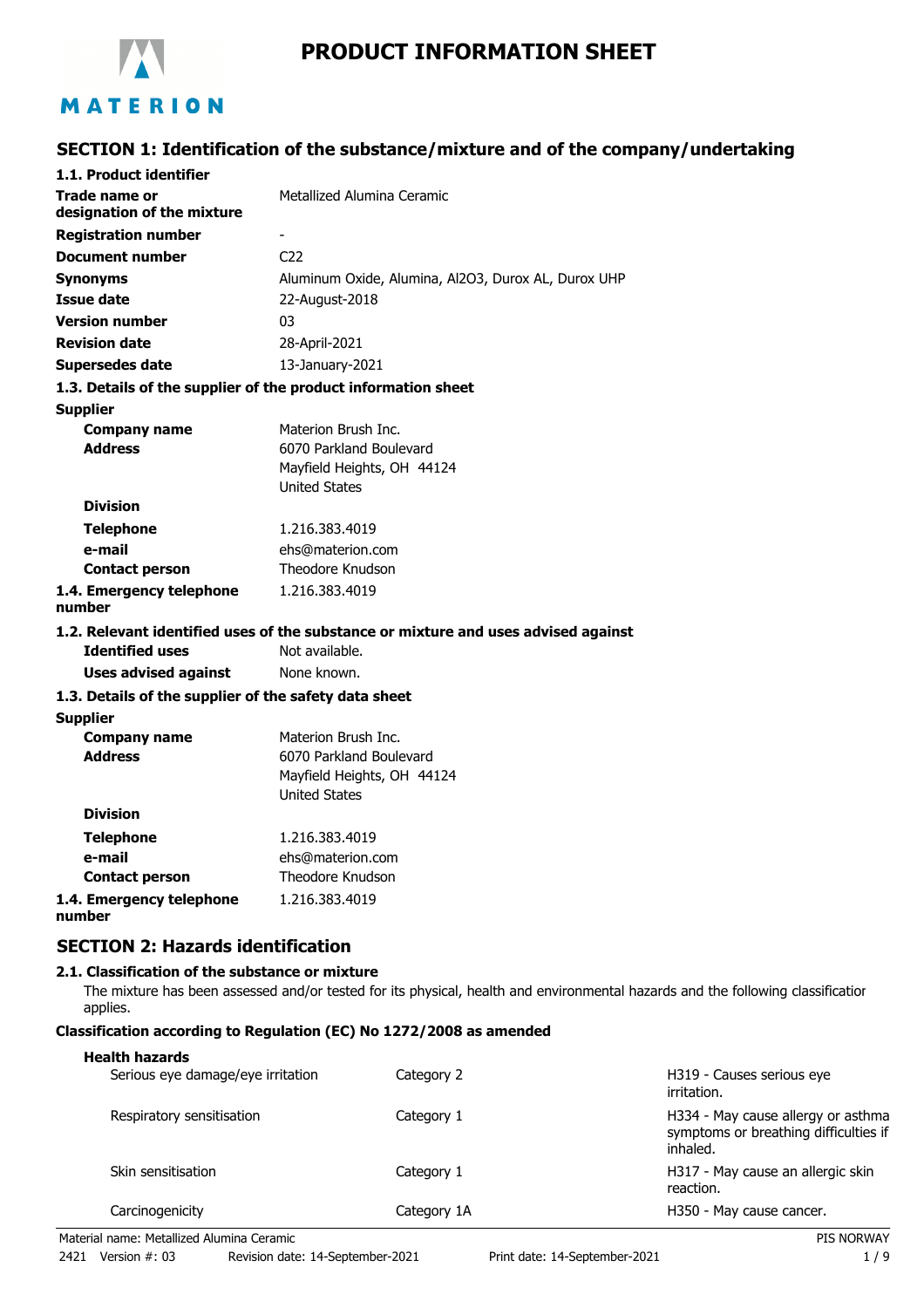|                                   | Reproductive toxicity                                                                              |                                                                                          | Category 2                                                                                                                                                                                                                                                                                                                                                                           | H361 - Suspected of damaging<br>fertility or the unborn child.                  |
|-----------------------------------|----------------------------------------------------------------------------------------------------|------------------------------------------------------------------------------------------|--------------------------------------------------------------------------------------------------------------------------------------------------------------------------------------------------------------------------------------------------------------------------------------------------------------------------------------------------------------------------------------|---------------------------------------------------------------------------------|
|                                   | Specific target organ toxicity - single exposureCategory 3 respiratory tract irritation            |                                                                                          |                                                                                                                                                                                                                                                                                                                                                                                      | H335 - May cause respiratory<br>irritation.                                     |
|                                   | Specific target organ toxicity - repeated<br>exposure                                              |                                                                                          | Category 2 (Respiratory system)                                                                                                                                                                                                                                                                                                                                                      | H373 - May cause damage to<br>organs through prolonged or<br>repeated exposure. |
| <b>Hazard summary</b><br>effects. |                                                                                                    |                                                                                          | May cause damage to organs through prolonged or repeated exposure. May cause cancer. May<br>cause an allergic skin reaction. Possible reproductive hazard. Prolonged exposure may cause<br>chronic effects. Occupational exposure to the substance or mixture may cause adverse health                                                                                               |                                                                                 |
|                                   | 2.2. Label elements                                                                                |                                                                                          |                                                                                                                                                                                                                                                                                                                                                                                      |                                                                                 |
|                                   | Label according to Regulation (EC) No. 1272/2008 as amended                                        |                                                                                          |                                                                                                                                                                                                                                                                                                                                                                                      |                                                                                 |
|                                   | <b>Contains:</b>                                                                                   | Titanium, Tungsten                                                                       | Aluminium oxide, Gold, Molybdenum, NICKEL POWDER; [PARTICLE DIAMETER < 1MM], Silica,                                                                                                                                                                                                                                                                                                 |                                                                                 |
|                                   | <b>Hazard pictograms</b>                                                                           |                                                                                          |                                                                                                                                                                                                                                                                                                                                                                                      |                                                                                 |
|                                   | <b>Signal word</b>                                                                                 | Danger                                                                                   |                                                                                                                                                                                                                                                                                                                                                                                      |                                                                                 |
|                                   | <b>Hazard statements</b>                                                                           |                                                                                          |                                                                                                                                                                                                                                                                                                                                                                                      |                                                                                 |
|                                   | H317<br>H319<br>H334<br>H335<br>H350<br>H361<br>H373<br><b>Precautionary statements</b>            | Causes serious eye irritation.<br>May cause respiratory irritation.<br>May cause cancer. | May cause an allergic skin reaction.<br>May cause allergy or asthma symptoms or breathing difficulties if inhaled.<br>Suspected of damaging fertility or the unborn child.<br>May cause damage to organs through prolonged or repeated exposure.                                                                                                                                     |                                                                                 |
|                                   | <b>Prevention</b>                                                                                  |                                                                                          |                                                                                                                                                                                                                                                                                                                                                                                      |                                                                                 |
|                                   | P201<br>P202<br>P260<br>P272<br>P280<br>P284                                                       | Wear respiratory protection.                                                             | Obtain special instructions before use.<br>Do not handle until all safety precautions have been read and understood.<br>Do not breathe dust/fume/gas/mist/vapours/spray.<br>Contaminated work clothing should not be allowed out of the workplace.<br>Wear protective gloves/protective clothing/eye protection/face protection.                                                     |                                                                                 |
|                                   | <b>Response</b>                                                                                    |                                                                                          |                                                                                                                                                                                                                                                                                                                                                                                      |                                                                                 |
|                                   | $P302 + P352$<br>$P304 + P340$<br>$P308 + P313$<br>$P333 + P313$<br>$P342 + P311$<br>$P362 + P364$ |                                                                                          | IF ON SKIN: Wash with plenty of water.<br>IF INHALED: Remove person to fresh air and keep comfortable for breathing.<br>IF exposed or concerned: Get medical advice/attention.<br>If skin irritation or rash occurs: Get medical advice/attention.<br>If experiencing respiratory symptoms: Call a poison centre/doctor.<br>Take off contaminated clothing and wash it before reuse. |                                                                                 |
|                                   | <b>Storage</b>                                                                                     |                                                                                          |                                                                                                                                                                                                                                                                                                                                                                                      |                                                                                 |
|                                   | P405                                                                                               | Store locked up.                                                                         |                                                                                                                                                                                                                                                                                                                                                                                      |                                                                                 |
|                                   | <b>Disposal</b>                                                                                    |                                                                                          |                                                                                                                                                                                                                                                                                                                                                                                      |                                                                                 |
|                                   | P501                                                                                               |                                                                                          | Dispose of contents/container in accordance with local/regional/national/international regulations.                                                                                                                                                                                                                                                                                  |                                                                                 |
| information                       | <b>Supplemental label</b>                                                                          |                                                                                          | For further information, please contact the Product Stewardship Department at +1.216.383.4019.                                                                                                                                                                                                                                                                                       |                                                                                 |
|                                   | 2.3. Other hazards                                                                                 |                                                                                          | Not a PBT or vPvB substance or mixture.                                                                                                                                                                                                                                                                                                                                              |                                                                                 |
|                                   | <b>SECTION 3: Composition/information on ingredients</b>                                           |                                                                                          |                                                                                                                                                                                                                                                                                                                                                                                      |                                                                                 |

# **3.2. Mixtures**

| <b>General information</b><br><b>Chemical name</b> | %         | No.                    | CAS-No. / EC REACH Registration No. Index No. |   | <b>Notes</b> |
|----------------------------------------------------|-----------|------------------------|-----------------------------------------------|---|--------------|
| Aluminium oxide                                    | $80 - 95$ | 1344-28-1<br>215-691-6 | -                                             | - |              |

**Classification:** -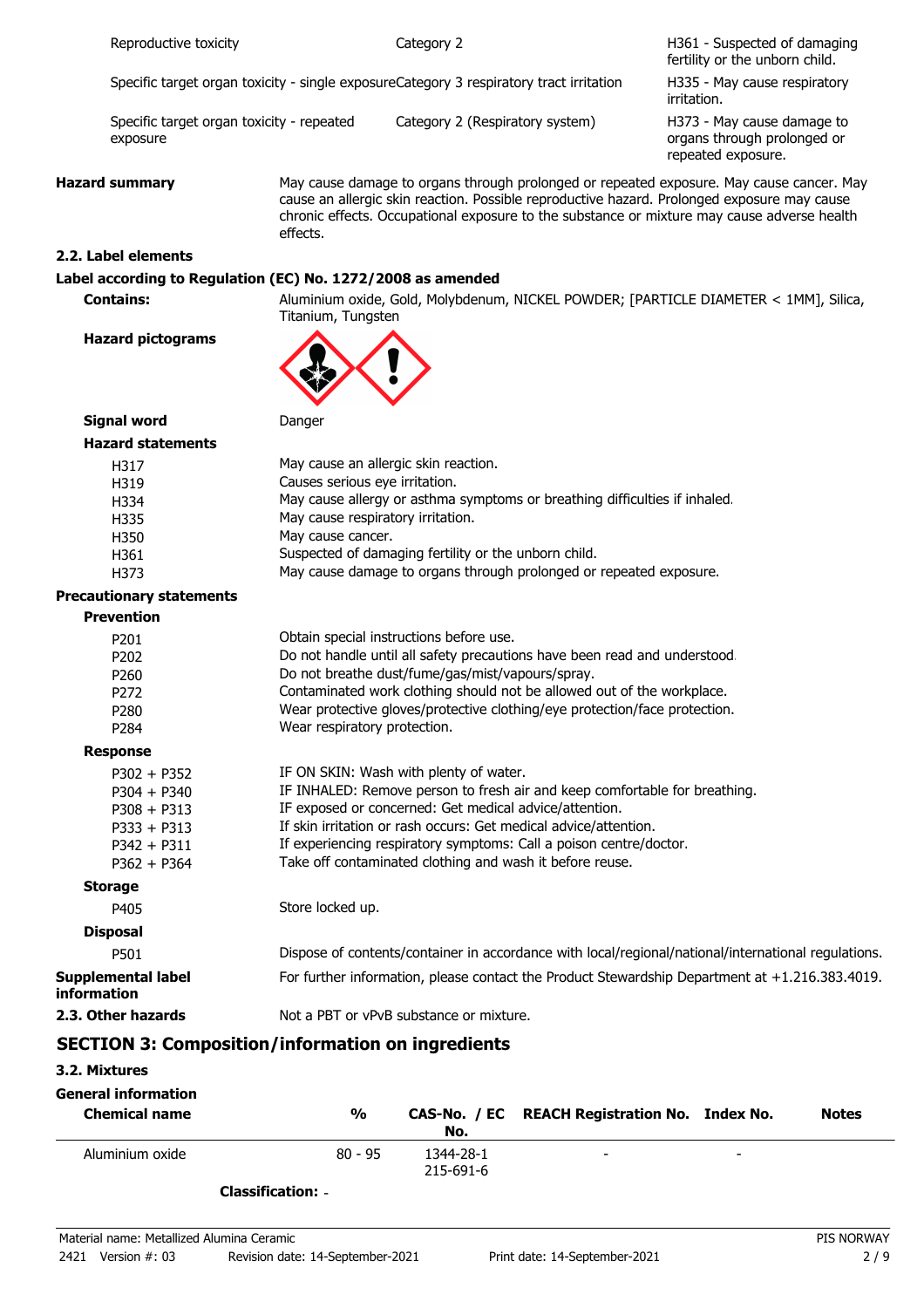| <b>Chemical name</b>                        |                               | $\frac{1}{2}$ | No.                     | CAS-No. / EC REACH Registration No. Index No.                                       | <b>Notes</b> |
|---------------------------------------------|-------------------------------|---------------|-------------------------|-------------------------------------------------------------------------------------|--------------|
| Molybdenum                                  |                               | $0 - 10$      | 7439-98-7<br>231-107-2  |                                                                                     |              |
|                                             | <b>Classification: -</b>      |               |                         |                                                                                     |              |
| NICKEL POWDER; [PARTICLE<br>DIAMETER < 1MM] |                               | $0 - 10$      | 7440-02-0<br>231-111-4  | 01-2119438727-29-0049 028-002-00-7                                                  |              |
|                                             |                               |               |                         | Classification: Skin Sens. 1; H317, STOT SE 3; H335, Carc. 2; H351, STOT RE 2; H373 | 7, S         |
| Silica                                      |                               | $0 - 4$       | 14808-60-7<br>238-878-4 |                                                                                     | #            |
|                                             | Classification: Carc. 1A;H350 |               |                         |                                                                                     |              |
| Manganese                                   |                               | $0 - 2$       | 7439-96-5<br>231-105-1  |                                                                                     | #            |
|                                             | <b>Classification: -</b>      |               |                         |                                                                                     |              |
| Titanium                                    |                               | $0 - 2$       | 7440-32-6<br>231-142-3  |                                                                                     |              |
|                                             | <b>Classification: -</b>      |               |                         |                                                                                     |              |
| Tungsten                                    |                               | $0 - 2$       | 7440-33-7<br>231-143-9  |                                                                                     |              |
|                                             | <b>Classification: -</b>      |               |                         |                                                                                     |              |
| Gold                                        |                               | $0 - 1$       | 7440-57-5<br>231-165-9  |                                                                                     |              |
|                                             | <b>Classification: -</b>      |               |                         |                                                                                     |              |

# **List of abbreviations and symbols that may be used above**

#: This substance has been assigned Union workplace exposure limit(s).

## **SECTION 4: First aid measures**

| <b>General information</b>                                                               | If exposed or concerned: get medical attention/advice. IF exposed or concerned: Get medical<br>advice/attention. If you feel unwell, seek medical advice (show the label where possible). Ensure<br>that medical personnel are aware of the material(s) involved, and take precautions to protect<br>themselves. Wash contaminated clothing before reuse. |
|------------------------------------------------------------------------------------------|-----------------------------------------------------------------------------------------------------------------------------------------------------------------------------------------------------------------------------------------------------------------------------------------------------------------------------------------------------------|
| 4.1. Description of first aid measures                                                   |                                                                                                                                                                                                                                                                                                                                                           |
| <b>Inhalation</b>                                                                        | Move to fresh air. Call a physician if symptoms develop or persist.                                                                                                                                                                                                                                                                                       |
| <b>Skin contact</b>                                                                      | Remove contaminated clothing immediately and wash skin with soap and water. In case of eczema<br>or other skin disorders: Seek medical attention and take along these instructions.                                                                                                                                                                       |
| Eye contact                                                                              | Rinse with water. Get medical attention if irritation develops and persists.                                                                                                                                                                                                                                                                              |
| <b>Ingestion</b>                                                                         | Rinse mouth. Get medical attention if symptoms occur.                                                                                                                                                                                                                                                                                                     |
| 4.2. Most important<br>symptoms and effects, both<br>acute and delayed                   | May cause an allergic skin reaction. Dermatitis. Rash. Prolonged exposure may cause chronic<br>effects.                                                                                                                                                                                                                                                   |
| 4.3. Indication of any<br>immediate medical attention<br>and special treatment<br>needed | Provide general supportive measures and treat symptomatically. Keep victim under observation.<br>Symptoms may be delayed.                                                                                                                                                                                                                                 |
| <b>SECTION 5: Firefighting measures</b>                                                  |                                                                                                                                                                                                                                                                                                                                                           |
| <b>General fire hazards</b>                                                              | No unusual fire or explosion hazards noted.                                                                                                                                                                                                                                                                                                               |
| 5.1. Extinguishing media<br>Suitable extinguishing<br>media                              | Water fog. Foam. Dry chemical powder. Dry sand. Carbon dioxide (CO2).                                                                                                                                                                                                                                                                                     |
| Unsuitable extinguishing<br>media                                                        | Do not use water jet as an extinguisher, as this will spread the fire. Carbon dioxide (CO2).                                                                                                                                                                                                                                                              |
| 5.2. Special hazards arising<br>from the substance or<br>mixture                         | During fire, gases hazardous to health may be formed.                                                                                                                                                                                                                                                                                                     |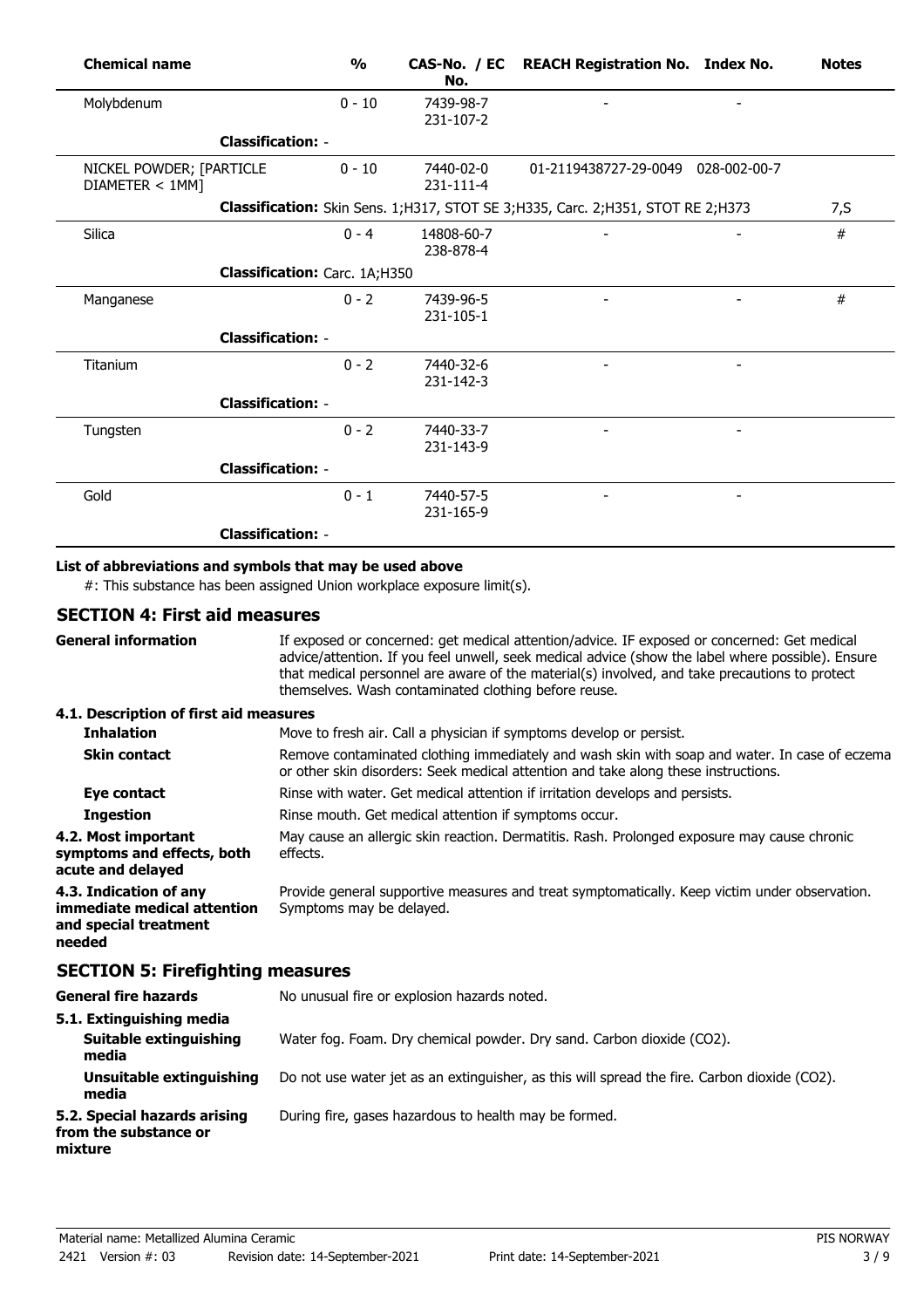| 5.3. Advice for firefighters<br><b>Special protective</b><br>equipment for<br>firefighters | Self-contained breathing apparatus and full protective clothing must be worn in case of fire. |
|--------------------------------------------------------------------------------------------|-----------------------------------------------------------------------------------------------|
| <b>Special firefighting</b><br>procedures                                                  | Move containers from fire area if you can do so without risk.                                 |
| <b>Specific methods</b>                                                                    | Use standard firefighting procedures and consider the hazards of other involved materials.    |

# **SECTION 6: Accidental release measures**

#### **6.1. Personal precautions, protective equipment and emergency procedures**

| For non-emergency<br>personnel                               | Keep unnecessary personnel away. Keep people away from and upwind of spill/leak. Do not touch<br>damaged containers or spilled material unless wearing appropriate protective clothing. Ensure<br>adequate ventilation. Local authorities should be advised if significant spillages cannot be<br>contained. |
|--------------------------------------------------------------|--------------------------------------------------------------------------------------------------------------------------------------------------------------------------------------------------------------------------------------------------------------------------------------------------------------|
| For emergency<br>responders                                  | Keep unnecessary personnel away.                                                                                                                                                                                                                                                                             |
| 6.2. Environmental<br>precautions                            | Avoid discharge into drains, water courses or onto the ground.                                                                                                                                                                                                                                               |
| 6.3. Methods and material for<br>containment and cleaning up | Put material in suitable, covered, labeled containers.                                                                                                                                                                                                                                                       |
| 6.4. Reference to other<br>sections                          | Not available.                                                                                                                                                                                                                                                                                               |

# **SECTION 7: Handling and storage**

| 7.1. Precautions for safe<br>handling                                          | Obtain special instructions before use. Do not handle until all safety precautions have been read<br>and understood. Keep formation of airborne dusts to a minimum. Do not breathe dust. Avoid<br>contact with eyes, skin, and clothing. Avoid prolonged exposure. Pregnant or breastfeeding women<br>must not handle this product. Should be handled in closed systems, if possible. Provide adequate<br>ventilation. Wear appropriate personal protective equipment. Observe good industrial hygiene<br>practices. |
|--------------------------------------------------------------------------------|----------------------------------------------------------------------------------------------------------------------------------------------------------------------------------------------------------------------------------------------------------------------------------------------------------------------------------------------------------------------------------------------------------------------------------------------------------------------------------------------------------------------|
| 7.2. Conditions for safe<br>storage, including any<br><i>incompatibilities</i> | Store locked up. Store in original tightly closed container.                                                                                                                                                                                                                                                                                                                                                                                                                                                         |
| 7.3. Specific end use(s)                                                       | Not available.                                                                                                                                                                                                                                                                                                                                                                                                                                                                                                       |

# **SECTION 8: Exposure controls/personal protection**

# **8.1. Control parameters**

## **Occupational exposure limits**

### **Norway. Administrative Norms for Contaminants in the Workplace**

| <b>Components</b>                                              | <b>Type</b> | <b>Value</b>           | <b>Form</b>          |
|----------------------------------------------------------------|-------------|------------------------|----------------------|
| Aluminium oxide (CAS<br>1344-28-1)                             | <b>TLV</b>  | $10 \text{ mg/m}$      |                      |
| Manganese (CAS<br>7439-96-5)                                   | <b>TLV</b>  | $0,2$ mg/m3            | Inhalable fraction.  |
|                                                                |             | $0,05$ mg/m3           | Respirable fraction. |
| Molybdenum (CAS<br>7439-98-7)                                  | <b>TLV</b>  | $10 \text{ mg/m}$      |                      |
| NICKEL POWDER;<br>[PARTICLE DIAMETER <<br>1MM] (CAS 7440-02-0) | <b>TLV</b>  | $0,05 \,\mathrm{mg/m}$ |                      |
| Silica (CAS 14808-60-7)                                        | <b>TLV</b>  | $0,3$ mg/m $3$         | Total dust.          |
|                                                                |             | $0,1$ mg/m3            | Respirable dust.     |
| Tungsten (CAS 7440-33-7)                                       | TLV         | 5 mg/m $3$             |                      |

#### **EU. Indicative Exposure Limit Values in Directives 91/322/EEC, 2000/39/EC, 2006/15/EC, 2009/161/EU, 2017/164/EU**

| <b>Components</b>            | Type       | Value                 | Form                 |
|------------------------------|------------|-----------------------|----------------------|
| Manganese (CAS<br>7439-96-5) | <b>TWA</b> | $0.2 \text{ mg/m}$ 3  | Inhalable fraction.  |
|                              |            | $0,05 \text{ mg/m}$ 3 | Respirable fraction. |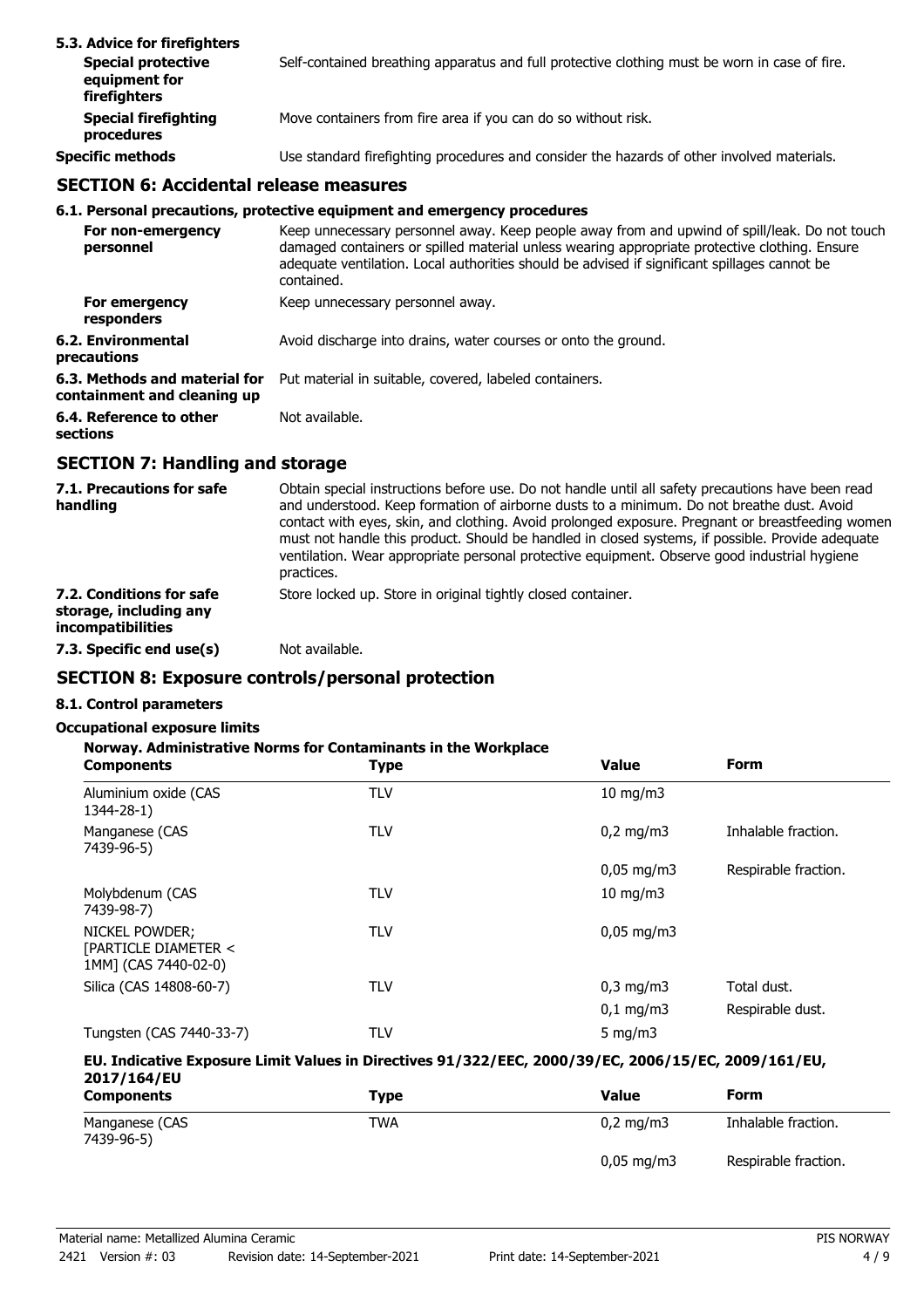| <b>Components</b>                                    | EU. OELs, Directive 2004/37/EC on carcinogen and mutagens from Annex III, Part A<br><b>Type</b>                                                                                                                                                                                                                                                                                                                                                                                                                                                                                                                                                                                                                                                                                                                                                                                                           | <b>Value</b> | <b>Form</b>                     |
|------------------------------------------------------|-----------------------------------------------------------------------------------------------------------------------------------------------------------------------------------------------------------------------------------------------------------------------------------------------------------------------------------------------------------------------------------------------------------------------------------------------------------------------------------------------------------------------------------------------------------------------------------------------------------------------------------------------------------------------------------------------------------------------------------------------------------------------------------------------------------------------------------------------------------------------------------------------------------|--------------|---------------------------------|
| Silica (CAS 14808-60-7)                              | <b>TWA</b>                                                                                                                                                                                                                                                                                                                                                                                                                                                                                                                                                                                                                                                                                                                                                                                                                                                                                                | $0,1$ mg/m3  | Respirable fraction and<br>dust |
| <b>Biological limit values</b>                       | No biological exposure limits noted for the ingredient(s).                                                                                                                                                                                                                                                                                                                                                                                                                                                                                                                                                                                                                                                                                                                                                                                                                                                |              |                                 |
| <b>Recommended monitoring</b><br>procedures          | VENTILATION: Good general ventilation (typically 10 air changes per hour) should be used.<br>Ventilation rates should be matched to conditions. If applicable, use process enclosures, local<br>exhaust ventilation, or other engineering controls to maintain airborne levels below recommended<br>exposure limits. If exposure limits have not been established, maintain airborne levels to an<br>acceptable level.                                                                                                                                                                                                                                                                                                                                                                                                                                                                                    |              |                                 |
|                                                      | Whenever possible, the use of local exhaust ventilation or other engineering controls is the<br>preferred method of controlling exposure to airborne particulate. Where utilized, exhaust inlets to<br>the ventilation system must be positioned as close as possible to the source of airborne generation.<br>Avoid disruption of the airflow in the area of a local exhaust inlet by equipment such as a<br>man-cooling fan. Check ventilation equipment regularly to ensure it is functioning properly. Provide<br>training on the use and operation of ventilation to all users. Use qualified professionals to design<br>and install ventilation systems.<br>Follow standard monitoring procedures.                                                                                                                                                                                                  |              |                                 |
| <b>Derived no effect levels</b><br>(DNELs)           | Not available.                                                                                                                                                                                                                                                                                                                                                                                                                                                                                                                                                                                                                                                                                                                                                                                                                                                                                            |              |                                 |
| <b>Predicted no effect</b><br>concentrations (PNECs) | Not available.                                                                                                                                                                                                                                                                                                                                                                                                                                                                                                                                                                                                                                                                                                                                                                                                                                                                                            |              |                                 |
| <b>Exposure guidelines</b>                           | Occupational exposure to nuisance dust (total and respirable) and respirable crystalline silica should<br>be monitored and controlled.                                                                                                                                                                                                                                                                                                                                                                                                                                                                                                                                                                                                                                                                                                                                                                    |              |                                 |
| 8.2. Exposure controls                               |                                                                                                                                                                                                                                                                                                                                                                                                                                                                                                                                                                                                                                                                                                                                                                                                                                                                                                           |              |                                 |
| <b>Appropriate engineering</b><br>controls           | Good general ventilation (typically 10 air changes per hour) should be used. Ventilation rates should<br>be matched to conditions. If applicable, use process enclosures, local exhaust ventilation, or other<br>engineering controls to maintain airborne levels below recommended exposure limits. If exposure<br>limits have not been established, maintain airborne levels to an acceptable level.                                                                                                                                                                                                                                                                                                                                                                                                                                                                                                    |              |                                 |
|                                                      | Individual protection measures, such as personal protective equipment                                                                                                                                                                                                                                                                                                                                                                                                                                                                                                                                                                                                                                                                                                                                                                                                                                     |              |                                 |
| <b>General information</b>                           | Use personal protective equipment as required. Personal protection equipment should be chosen<br>according to the CEN standards and in discussion with the supplier of the personal protective<br>equipment.                                                                                                                                                                                                                                                                                                                                                                                                                                                                                                                                                                                                                                                                                              |              |                                 |
| <b>Eye/face protection</b>                           | If contact is likely, safety glasses with side shields are recommended. Wear approved safety<br>glasses, goggles, face shield and/or welder's helmet when risk of eye injury is present, particularly<br>during operations that generate dust, mist or fume.                                                                                                                                                                                                                                                                                                                                                                                                                                                                                                                                                                                                                                              |              |                                 |
| <b>Skin protection</b>                               |                                                                                                                                                                                                                                                                                                                                                                                                                                                                                                                                                                                                                                                                                                                                                                                                                                                                                                           |              |                                 |
| - Hand protection                                    | Wear appropriate chemical resistant gloves. Wear gloves to prevent contact with particulate or<br>solutions. Wear gloves to prevent metal cuts and skin abrasions during handling.                                                                                                                                                                                                                                                                                                                                                                                                                                                                                                                                                                                                                                                                                                                        |              |                                 |
| - Other                                              | Wear appropriate chemical resistant clothing. Use of an impervious apron is recommended.<br>Protective overgarments or work clothing must be worn by persons who may become contaminated<br>with particulate during activities.                                                                                                                                                                                                                                                                                                                                                                                                                                                                                                                                                                                                                                                                           |              |                                 |
| <b>Respiratory protection</b>                        | Use a particulate filter respirator for particulate concentrations exceeding the Occupational<br>Exposure Limit. When airborne exposures exceed or have the potential to exceed the occupational<br>exposure limits, approved respirators must be used as specified by an Industrial Hygienist or other<br>qualified professional. Respirator users must be medically evaluated to determine if they are<br>physically capable of wearing a respirator. Quantitative and/or qualitative fit testing and respirator<br>training must be satisfactorily completed by all personnel prior to respirator use. Users of tight<br>fitting respirators must be clean shaven on those areas of the face where the respirator seal<br>contacts the face. Use pressure-demand airline respirators when performing jobs with high<br>potential exposures such as changing filters in a baghouse air cleaning device. |              |                                 |
| <b>Thermal hazards</b>                               | Not applicable.                                                                                                                                                                                                                                                                                                                                                                                                                                                                                                                                                                                                                                                                                                                                                                                                                                                                                           |              |                                 |
| <b>Hygiene measures</b>                              | Observe any medical surveillance requirements. Contaminated work clothing should not be allowed<br>out of the workplace.                                                                                                                                                                                                                                                                                                                                                                                                                                                                                                                                                                                                                                                                                                                                                                                  |              |                                 |
| <b>Environmental exposure</b><br>controls            | Environmental manager must be informed of all major releases.                                                                                                                                                                                                                                                                                                                                                                                                                                                                                                                                                                                                                                                                                                                                                                                                                                             |              |                                 |

# **SECTION 9: Physical and chemical properties**

# **9.1. Information on basic physical and chemical properties Appearance**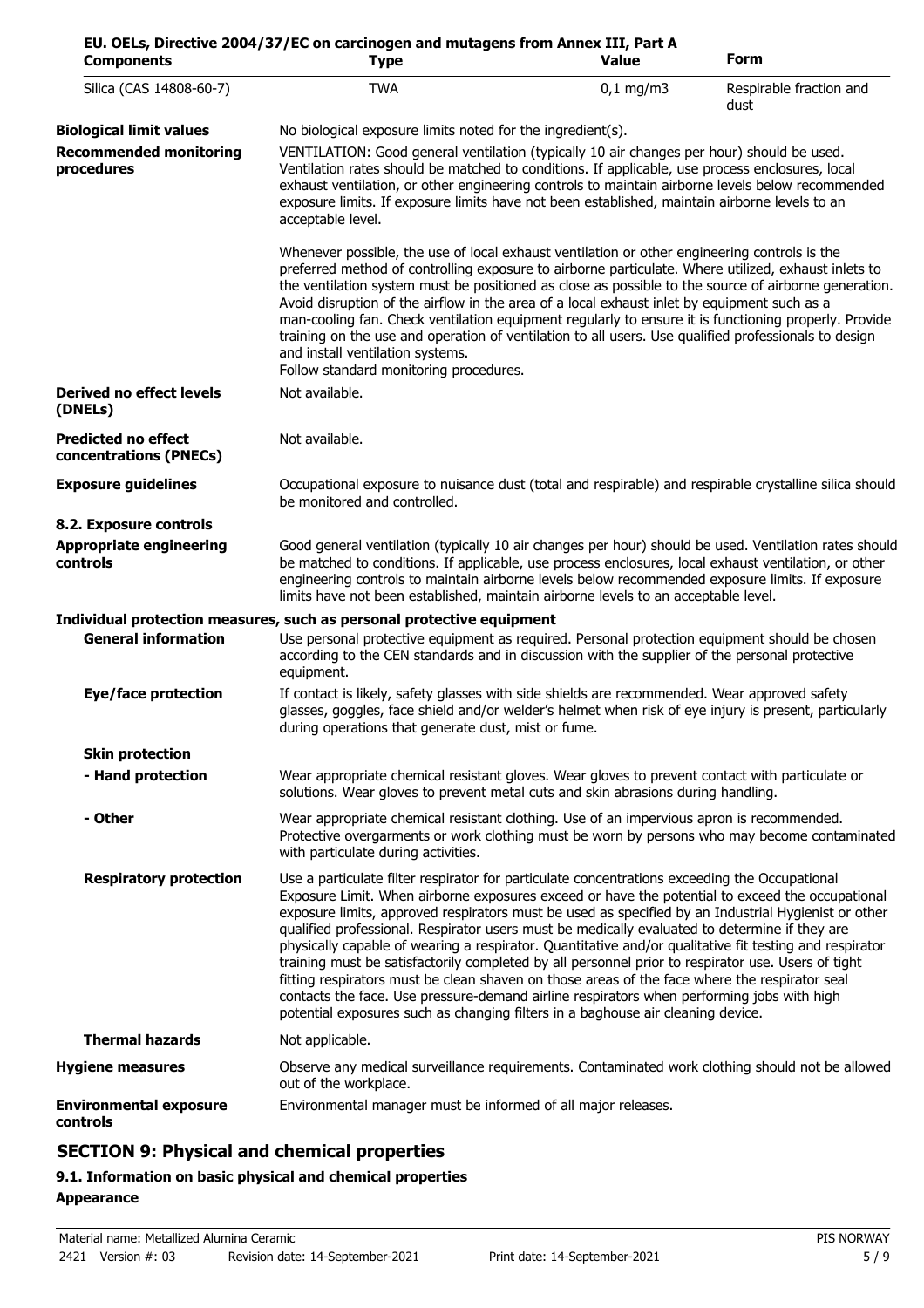| <b>Physical state</b>                                | Solid.                                        |
|------------------------------------------------------|-----------------------------------------------|
| Form                                                 | Solid. Various shapes.                        |
| Colour                                               | White. Off-white. Grey. Gold.                 |
| Odour                                                | None.                                         |
| <b>Odour threshold</b>                               | Not applicable.                               |
| pH                                                   | Not applicable.                               |
| <b>Melting point/freezing point</b>                  | 2050 °C (3722 °F) estimated / Not applicable. |
| <b>Initial boiling point and</b><br>boiling range    | Not applicable.                               |
| <b>Flash point</b>                                   | Not applicable.                               |
| <b>Evaporation rate</b>                              | Not applicable.                               |
| <b>Flammability (solid, gas)</b>                     | Not applicable.                               |
| Upper/lower flammability or explosive limits         |                                               |
| <b>Flammability limit - lower</b><br>(9/6)           | Not applicable.                               |
| <b>Flammability limit - lower</b><br>(%) temperature | Not applicable.                               |
| <b>Flammability limit -</b><br>upper $(% )$          | Not applicable.                               |
| <b>Flammability limit -</b><br>upper (%) temperature | Not applicable.                               |
| <b>Vapour pressure</b>                               | Not applicable.                               |
| <b>Vapour density</b>                                | Not applicable.                               |
| <b>Relative density</b>                              | Not applicable.                               |
| Solubility(ies)                                      |                                               |
| <b>Solubility (water)</b>                            | Insoluble.                                    |
| <b>Partition coefficient</b><br>(n-octanol/water)    | Not applicable.                               |
| <b>Auto-ignition temperature</b>                     | Not applicable.                               |
| <b>Decomposition temperature</b>                     | Not applicable.                               |
| <b>Viscosity</b>                                     | Not applicable.                               |
| <b>Explosive properties</b>                          | Not explosive.                                |
| <b>Oxidising properties</b>                          | Not oxidising.                                |
| 9.2. Other information                               |                                               |
| <b>Density</b>                                       | 3,95 g/cm <sup>3</sup> estimated              |
| <b>Flammability</b>                                  | Not applicable.                               |

# **SECTION 10: Stability and reactivity**

| 10.1. Reactivity                            | The product is stable and non-reactive under normal conditions of use, storage and transport |
|---------------------------------------------|----------------------------------------------------------------------------------------------|
| 10.2. Chemical stability                    | Material is stable under normal conditions.                                                  |
| 10.3. Possibility of hazardous<br>reactions | No dangerous reaction known under conditions of normal use.                                  |
| 10.4. Conditions to avoid                   | Contact with incompatible materials.                                                         |
| 10.5. Incompatible materials                | Strong acids. Strong oxidising agents.                                                       |
| 10.6. Hazardous<br>decomposition products   | No hazardous decomposition products are known.                                               |

# **SECTION 11: Toxicological information**

| <b>General information</b>                      | Occupational exposure to the substance or mixture may cause adverse effects.                                           |
|-------------------------------------------------|------------------------------------------------------------------------------------------------------------------------|
| <b>Information on likely routes of exposure</b> |                                                                                                                        |
| <b>Inhalation</b>                               | Prolonged inhalation may be harmful.                                                                                   |
| <b>Skin contact</b>                             | May cause an allergic skin reaction.                                                                                   |
| Eye contact                                     | Direct contact with eyes may cause temporary irritation.                                                               |
| <b>Ingestion</b>                                | May cause discomfort if swallowed. However, ingestion is not likely to be a primary route of<br>occupational exposure. |
| Symptoms                                        | May cause an allergic skin reaction. Dermatitis. Rash.                                                                 |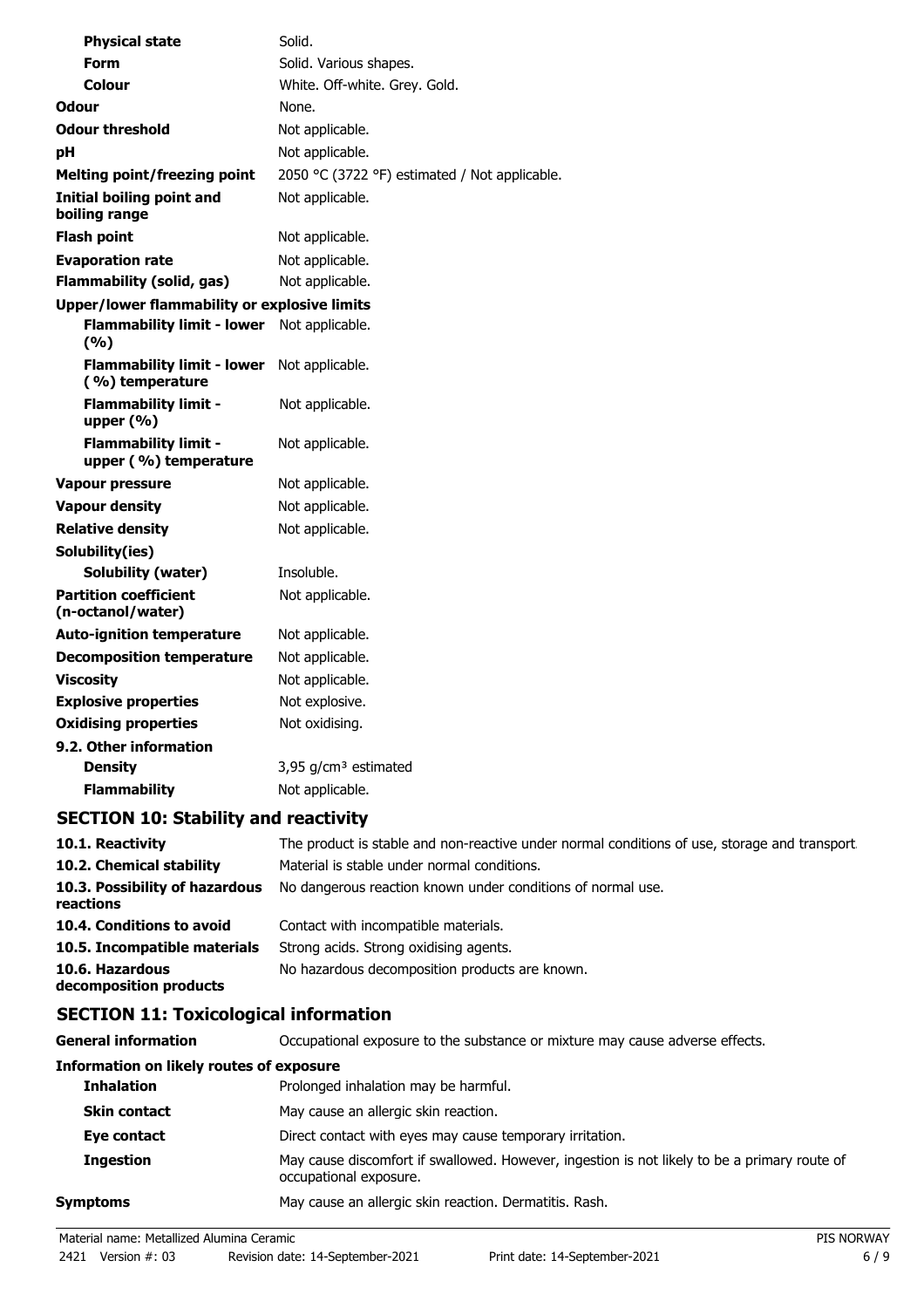#### **11.1. Information on toxicological effects**

| <b>Acute toxicity</b>                                                                  | Not known.                                                                                                                                                                                                                                                                                                                                                                                                                                                                                                                                                                                                                                                                                                                                                                                                                                                                                                                                                                                                                                                                                                                                                                                                                                                                                                                                                                                                                                                                                                                                                                                         |  |
|----------------------------------------------------------------------------------------|----------------------------------------------------------------------------------------------------------------------------------------------------------------------------------------------------------------------------------------------------------------------------------------------------------------------------------------------------------------------------------------------------------------------------------------------------------------------------------------------------------------------------------------------------------------------------------------------------------------------------------------------------------------------------------------------------------------------------------------------------------------------------------------------------------------------------------------------------------------------------------------------------------------------------------------------------------------------------------------------------------------------------------------------------------------------------------------------------------------------------------------------------------------------------------------------------------------------------------------------------------------------------------------------------------------------------------------------------------------------------------------------------------------------------------------------------------------------------------------------------------------------------------------------------------------------------------------------------|--|
| <b>Skin corrosion/irritation</b>                                                       | Due to partial or complete lack of data the classification is not possible.                                                                                                                                                                                                                                                                                                                                                                                                                                                                                                                                                                                                                                                                                                                                                                                                                                                                                                                                                                                                                                                                                                                                                                                                                                                                                                                                                                                                                                                                                                                        |  |
| Serious eye damage/eye<br><i>irritation</i>                                            | Direct contact with eyes may cause temporary irritation.                                                                                                                                                                                                                                                                                                                                                                                                                                                                                                                                                                                                                                                                                                                                                                                                                                                                                                                                                                                                                                                                                                                                                                                                                                                                                                                                                                                                                                                                                                                                           |  |
| <b>Respiratory sensitisation</b>                                                       | May cause allergy or asthma symptoms or breathing difficulties if inhaled.                                                                                                                                                                                                                                                                                                                                                                                                                                                                                                                                                                                                                                                                                                                                                                                                                                                                                                                                                                                                                                                                                                                                                                                                                                                                                                                                                                                                                                                                                                                         |  |
| <b>Skin sensitisation</b>                                                              | May cause an allergic skin reaction.                                                                                                                                                                                                                                                                                                                                                                                                                                                                                                                                                                                                                                                                                                                                                                                                                                                                                                                                                                                                                                                                                                                                                                                                                                                                                                                                                                                                                                                                                                                                                               |  |
| <b>Germ cell mutagenicity</b>                                                          | Due to partial or complete lack of data the classification is not possible.                                                                                                                                                                                                                                                                                                                                                                                                                                                                                                                                                                                                                                                                                                                                                                                                                                                                                                                                                                                                                                                                                                                                                                                                                                                                                                                                                                                                                                                                                                                        |  |
| Carcinogenicity                                                                        | In 1997, IARC (the International Agency for Research on Cancer) concluded that crystalline silica<br>inhaled from occupational sources can cause lung cancer in humans. However in making the<br>overall evaluation, IARC noted that "carcinogenicity was not detected in all industrial circumstances<br>studied. Carcinogenicity may be dependent on inherent characteristics of the crystalline silica or on<br>external factors affecting its biological activity or distribution of its polymorphs." (IARC<br>Monographs on the evaluation of the carcinogenic risks of chemicals to humans, Silica, silicates<br>dust and organic fibres, 1997, Vol. 68, IARC, Lyon, France.) In June 2003, SCOEL (the EU<br>Scientific Committee on Occupational Exposure Limits) concluded that the main effect in humans<br>of the inhalation of respirable crystalline silica dust is silicosis. "There is sufficient information to<br>conclude that the relative risk of lung cancer is increased in persons with silicosis (and, apparently,<br>not in employees without silicosis exposed to silica dust in quarries and in the ceramic industry).<br>Therefore, preventing the onset of silicosis will also reduce the cancer risk" (SCOEL SUM Doc<br>94-final, June 2003) According to the current state of the art, worker protection against silicosis<br>can be consistently assured by respecting the existing regulatory occupational exposure limits. May<br>cause cancer. Occupational exposure to respirable dust and respirable crystalline silica should be<br>monitored and controlled. |  |
|                                                                                        | <b>IARC Monographs. Overall Evaluation of Carcinogenicity</b>                                                                                                                                                                                                                                                                                                                                                                                                                                                                                                                                                                                                                                                                                                                                                                                                                                                                                                                                                                                                                                                                                                                                                                                                                                                                                                                                                                                                                                                                                                                                      |  |
| NICKEL POWDER; [PARTICLE DIAMETER < 1MM]<br>(CAS 7440-02-0)<br>Silica (CAS 14808-60-7) | 2B Possibly carcinogenic to humans.<br>1 Carcinogenic to humans.                                                                                                                                                                                                                                                                                                                                                                                                                                                                                                                                                                                                                                                                                                                                                                                                                                                                                                                                                                                                                                                                                                                                                                                                                                                                                                                                                                                                                                                                                                                                   |  |
| <b>Reproductive toxicity</b>                                                           | Suspected of damaging fertility or the unborn child.                                                                                                                                                                                                                                                                                                                                                                                                                                                                                                                                                                                                                                                                                                                                                                                                                                                                                                                                                                                                                                                                                                                                                                                                                                                                                                                                                                                                                                                                                                                                               |  |
| Specific target organ toxicity<br>- single exposure                                    | Not classified.                                                                                                                                                                                                                                                                                                                                                                                                                                                                                                                                                                                                                                                                                                                                                                                                                                                                                                                                                                                                                                                                                                                                                                                                                                                                                                                                                                                                                                                                                                                                                                                    |  |
| Specific target organ toxicity<br>- repeated exposure                                  | May cause damage to organs through prolonged or repeated exposure.                                                                                                                                                                                                                                                                                                                                                                                                                                                                                                                                                                                                                                                                                                                                                                                                                                                                                                                                                                                                                                                                                                                                                                                                                                                                                                                                                                                                                                                                                                                                 |  |
|                                                                                        |                                                                                                                                                                                                                                                                                                                                                                                                                                                                                                                                                                                                                                                                                                                                                                                                                                                                                                                                                                                                                                                                                                                                                                                                                                                                                                                                                                                                                                                                                                                                                                                                    |  |

| <b>Aspiration hazard</b> | Not an aspiration hazard. |
|--------------------------|---------------------------|
| Mixture versus substance | No information available. |
| information              |                           |
| <b>Other information</b> | Not available.            |

# **SECTION 12: Ecological information**

**12.1. Toxicity** Based on available data, the classification criteria are not met for hazardous to the aquatic environment.

| <b>Product</b>                                            |                    | <b>Species</b>                                                               | <b>Test Results</b>               |
|-----------------------------------------------------------|--------------------|------------------------------------------------------------------------------|-----------------------------------|
| Metallized Alumina Ceramic                                |                    |                                                                              |                                   |
| <b>Aquatic</b>                                            |                    |                                                                              |                                   |
| Crustacea                                                 | EC50               | Daphnia                                                                      | 2000 mg/l, 48 hours estimated     |
| <b>Fish</b>                                               | <b>LC50</b>        | Fish                                                                         | 897,9192 mg/l, 96 hours estimated |
| <b>Components</b>                                         |                    | <b>Species</b>                                                               | <b>Test Results</b>               |
| NICKEL POWDER; [PARTICLE DIAMETER < 1MM] (CAS 7440-02-0)  |                    |                                                                              |                                   |
| <b>Aquatic</b>                                            |                    |                                                                              |                                   |
| Acute                                                     |                    |                                                                              |                                   |
| <b>Fish</b>                                               | <b>LC50</b>        | Rainbow trout, donaldson trout<br>(Oncorhynchus mykiss)                      | $0,06$ mg/l, 4 days               |
|                                                           |                    | * Estimates for product may be based on additional component data not shown. |                                   |
| 12.2. Persistence and<br>degradability                    |                    | No data is available on the degradability of this product.                   |                                   |
| 12.3. Bioaccumulative<br>potential                        | No data available. |                                                                              |                                   |
| <b>Partition coefficient</b><br>n-octanol/water (log Kow) | Not available.     |                                                                              |                                   |
| Material name: Metallized Alumina Ceramic                 |                    |                                                                              | <b>PIS NORWAY</b>                 |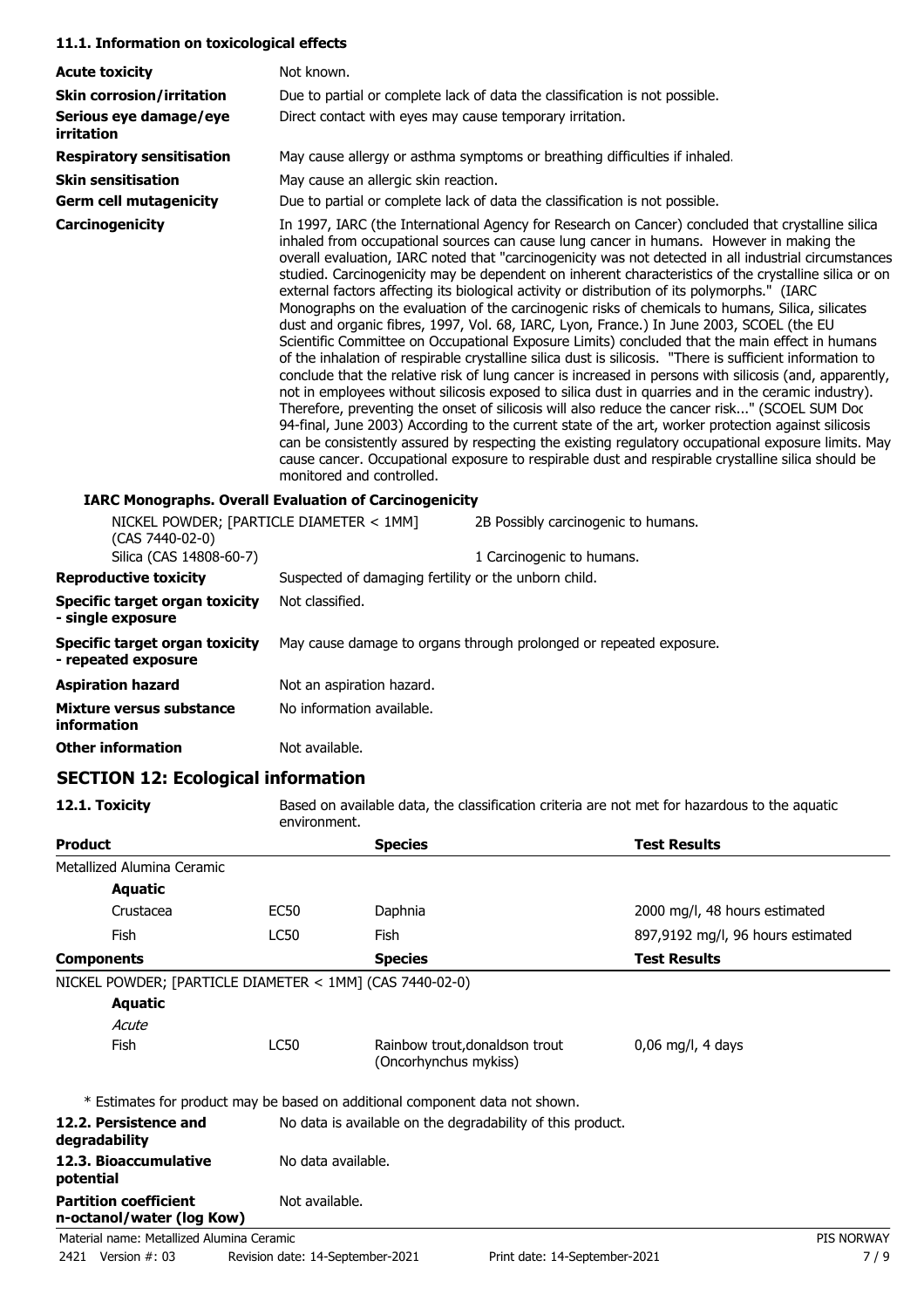| <b>Bioconcentration factor (BCF)</b> Not available. |                                                                                                                                                                                            |
|-----------------------------------------------------|--------------------------------------------------------------------------------------------------------------------------------------------------------------------------------------------|
| 12.4. Mobility in soil                              | No data available.                                                                                                                                                                         |
| 12.5. Results of PBT and<br>vPvB assessment         | Not a PBT or vPvB substance or mixture.                                                                                                                                                    |
| 12.6. Other adverse effects                         | No other adverse environmental effects (e.g. ozone depletion, photochemical ozone creation<br>potential, endocrine disruption, global warming potential) are expected from this component. |

# **SECTION 13: Disposal considerations**

#### **13.1. Waste treatment methods**

| <b>Residual waste</b>                  | Dispose of in accordance with local regulations. Empty containers or liners may retain some product<br>residues. This material and its container must be disposed of in a safe manner (see: Disposal<br>instructions). |
|----------------------------------------|------------------------------------------------------------------------------------------------------------------------------------------------------------------------------------------------------------------------|
| <b>Contaminated packaging</b>          | Since emptied containers may retain product residue, follow label warnings even after container is<br>emptied. Empty containers should be taken to an approved waste handling site for recycling or<br>disposal.       |
| EU waste code                          | The Waste code should be assigned in discussion between the user, the producer and the waste<br>disposal company.                                                                                                      |
| <b>Disposal</b><br>methods/information | Collect and reclaim or dispose in sealed containers at licensed waste disposal site. Dispose of<br>contents/container in accordance with local/regional/national/international regulations.                            |
| <b>Special precautions</b>             | Dispose in accordance with all applicable regulations.                                                                                                                                                                 |

# **SECTION 14: Transport information**

#### **ADR**

14.1. - 14.6.: Not regulated as dangerous goods.

**RID**

14.1. - 14.6.: Not regulated as dangerous goods.

#### **ADN**

14.1. - 14.6.: Not regulated as dangerous goods.

# **IATA**

14.1. - 14.6.: Not regulated as dangerous goods.

#### **IMDG**

14.1. - 14.6.: Not regulated as dangerous goods.

# **SECTION 15: Regulatory information**

**15.1. Safety, health and environmental regulations/legislation specific for the substance or mixture**

### **EU regulations**

**Regulation (EC) No. 1005/2009 on substances that deplete the ozone layer, Annex I and II, as amended** Not listed.

**Regulation (EU) 2019/1021 On persistent organic pollutants (recast), as amended**

Not listed.

**Regulation (EU) No. 649/2012 concerning the export and import of dangerous chemicals, Annex I, Part 1 as amended**

Not listed.

**Regulation (EU) No. 649/2012 concerning the export and import of dangerous chemicals, Annex I, Part 2 as amended**

Not listed.

**Regulation (EU) No. 649/2012 concerning the export and import of dangerous chemicals, Annex I, Part 3 as amended**

Not listed.

**Regulation (EU) No. 649/2012 concerning the export and import of dangerous chemicals, Annex V as amended** Not listed.

**Regulation (EC) No. 166/2006 Annex II Pollutant Release and Transfer Registry, as amended**

Aluminium oxide (CAS 1344-28-1)

NICKEL POWDER; [PARTICLE DIAMETER < 1MM] (CAS 7440-02-0)

#### **Regulation (EC) No. 1907/2006, REACH Article 59(10) Candidate List as currently published by ECHA** Not listed.

### **Authorisations**

**Regulation (EC) No. 1907/2006, REACH Annex XIV Substances subject to authorization, as amended** Not listed.

#### **Restrictions on use**